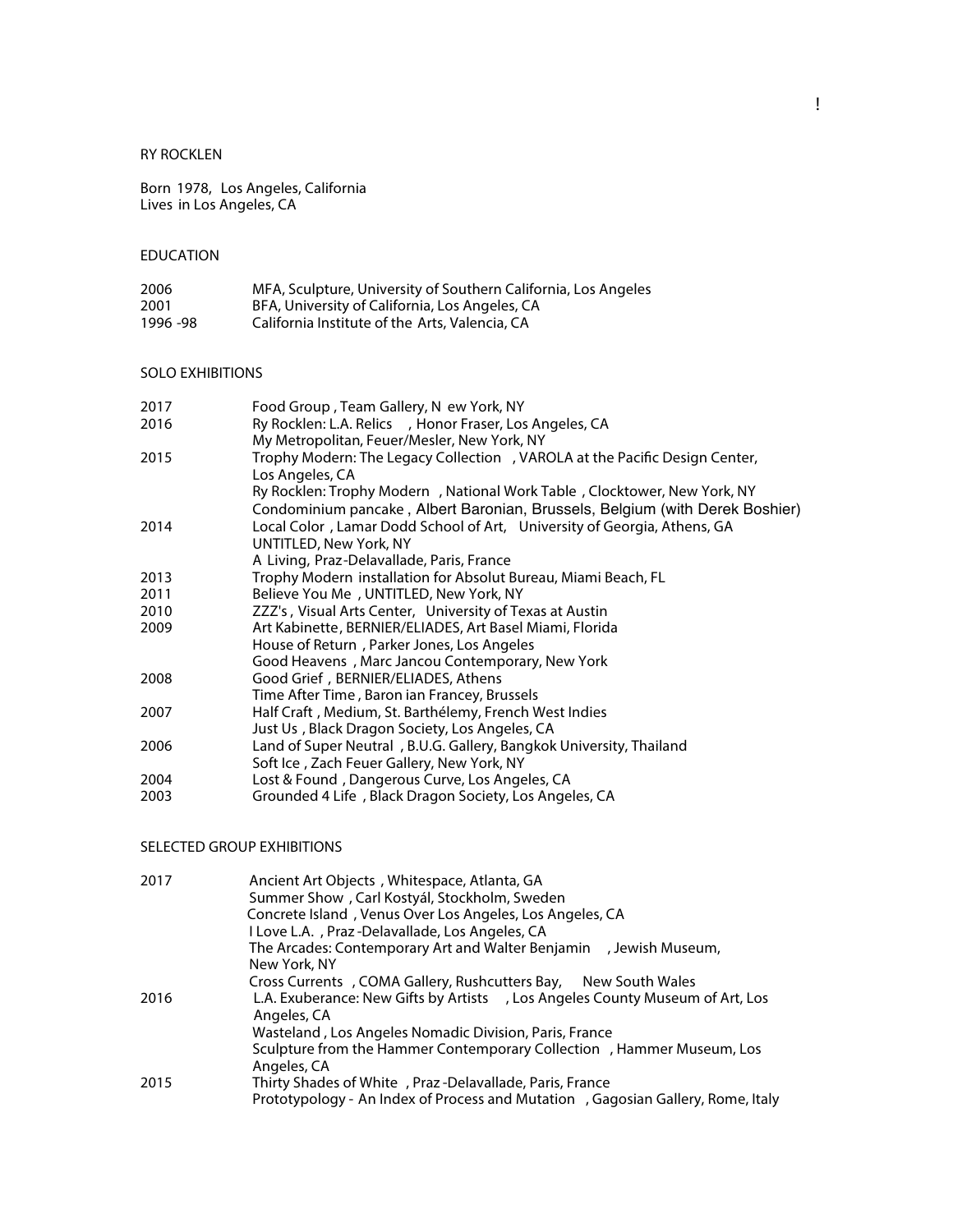| 2014 | please enter, Franklin Parrasch Gallery, New York, NY<br>Burned By The Sun, Mallorca Landings, Palma De Mallorca, Spain                         |
|------|-------------------------------------------------------------------------------------------------------------------------------------------------|
| 2013 | Murmurs: Recent Contemporary Acquisitions, Los Angeles County Museum of Art,                                                                    |
|      | Los Angeles, CA                                                                                                                                 |
|      | Jew York, Zach Feuer and UNTITLED, New York, NY                                                                                                 |
|      | Stand-in, Albert Baronian, Paris, France                                                                                                        |
|      | Merci Mercy, Feedback Ltd., Vladimir Restoin Roitfeld, New York, NY                                                                             |
| 2012 | YOUR HISTORY IS OUR HISTORY, curated by Rene-Julien Praz, Praz-Delavallad,                                                                      |
|      | Paris, France                                                                                                                                   |
|      | For the Martian Chronicles, curated by Yael Lipschutz, L+M Arts, Los Angeles, CA                                                                |
|      | Coquilles Mecaniques, Crac Alsace, Altkirch, France                                                                                             |
|      | Baker's Dozen, Torrance Art Museum, Torrance, CA                                                                                                |
|      | Made in L.A. 2012, Hammer Museum, LAX ART, Los Angeles Municipal Art Gallery,                                                                   |
|      | Los Angeles, CA                                                                                                                                 |
|      | Maybe it's the light that has to change and not much else, curated Janine Armin and                                                             |
|      | Susie Halajian, Tanya Bonakdar Gallery, New York, NY                                                                                            |
|      | Venice Beach Biennial, Venice Beach, CA                                                                                                         |
|      | Changing States of Matter, Brand New Gallery, Milan, Italy                                                                                      |
|      | Torrance Biennial, Torrance Art Museum, Torrance, CA                                                                                            |
| 2011 | Nothing Beside Remains, LAND 1.0, Marfa, TX                                                                                                     |
|      | Home Alone, Sender Collection, Miami, FL                                                                                                        |
|      | Jersey Bounce, Visual Arts Center of New Jersey, Summit, NJ                                                                                     |
|      | Knock, Knock! From the Collection of Paul and Sara Monroe, The Anderson<br>Gallery, Richmond, VA                                                |
|      | Home Show, Revisited, Santa Barbara, CA                                                                                                         |
|      | No Swan So Fine, curated by Joanna Fiduccia, Michael Benevento,                                                                                 |
|      | Los Angeles, CA                                                                                                                                 |
| 2010 | Group Show, Rental Gallery, New York, NY                                                                                                        |
|      | Country Music, Blum and Poe, Los Angeles, CA                                                                                                    |
|      | Baker's Dozen, Torrance Art Museum, Torrance, CA                                                                                                |
|      | Rive Gauche/ Rive Droite, Marc Jancou, Paris, France                                                                                            |
| 2009 | Second Nature: The Valentine-Adelson Collection, Hammer Museum,                                                                                 |
|      | Los Angeles, CA                                                                                                                                 |
|      | Athens Bienniale 2009 HEAVEN, Athens, Greece                                                                                                    |
|      | Nothing is Permanent, Albert Baronian, Brussels, Belgium                                                                                        |
|      | Profession: galeriste, European Centre for Contemporary Art, Brussels, Belgium                                                                  |
| 2008 | That Was ThenThis Was Now, MoMA PS1, Long Island City, NY                                                                                       |
|      | The Whitney Biennial, Whitney Museum of American Art, New York, NY<br>In Geneva No One Can Hear You Scream, Blondeau Fine Art Services, Geneva, |
|      | Switzerland                                                                                                                                     |
| 2007 | LA Bodies: Figuration in Sculpture, Angles Gallery, Los Angeles, CA                                                                             |
|      | Sculptors Drawings: Ideas, Sketches, Proposals, and More, Angles Gallery,                                                                       |
|      | Los Angeles, CA                                                                                                                                 |
|      | Warhol &., Kanter/Feuer Gallery, Los Angeles, CA                                                                                                |
|      | Oliver Twist, Rental Gallery, New York, NY                                                                                                      |
| 2006 | Red Eye, The Rubell Collection, Miami, FL                                                                                                       |
|      | LA Trash & Treasure, Milliken Gallery, Stockholm, Sweden                                                                                        |
|      | Fall, Black Dragon Society, Los Angeles, CA                                                                                                     |
|      | From LA, Barronian Francey, Brussels, Belgium                                                                                                   |
|      | In Between Bandwidths: Bart Exposito & Ry Rocklen, with wording by Michael                                                                      |
|      | Ned Holte, Black                                                                                                                                |
|      | Dragon Society, NADA Art Fair, Miami, FL                                                                                                        |
| 2005 | LA Juried Show, LA Municipal Art Gallery, Los Angeles, CA                                                                                       |
|      | Drive-By & reLAX, Upspace, Los Angeles, CA<br>Christmas in July, Black Dragon Society, Los Angeles, CA                                          |
| 2004 | BLACK DRAGON SOCIETY, Apex Art, New York, NY                                                                                                    |
| 2003 | 3D 7DEEP, Black Dragon Society, Los Angeles, CA                                                                                                 |
|      | Golden, Galerie Michael Janssen, Cologne, Germany                                                                                               |
|      | Cluster Fuck, The Latch, Los Angeles, CA                                                                                                        |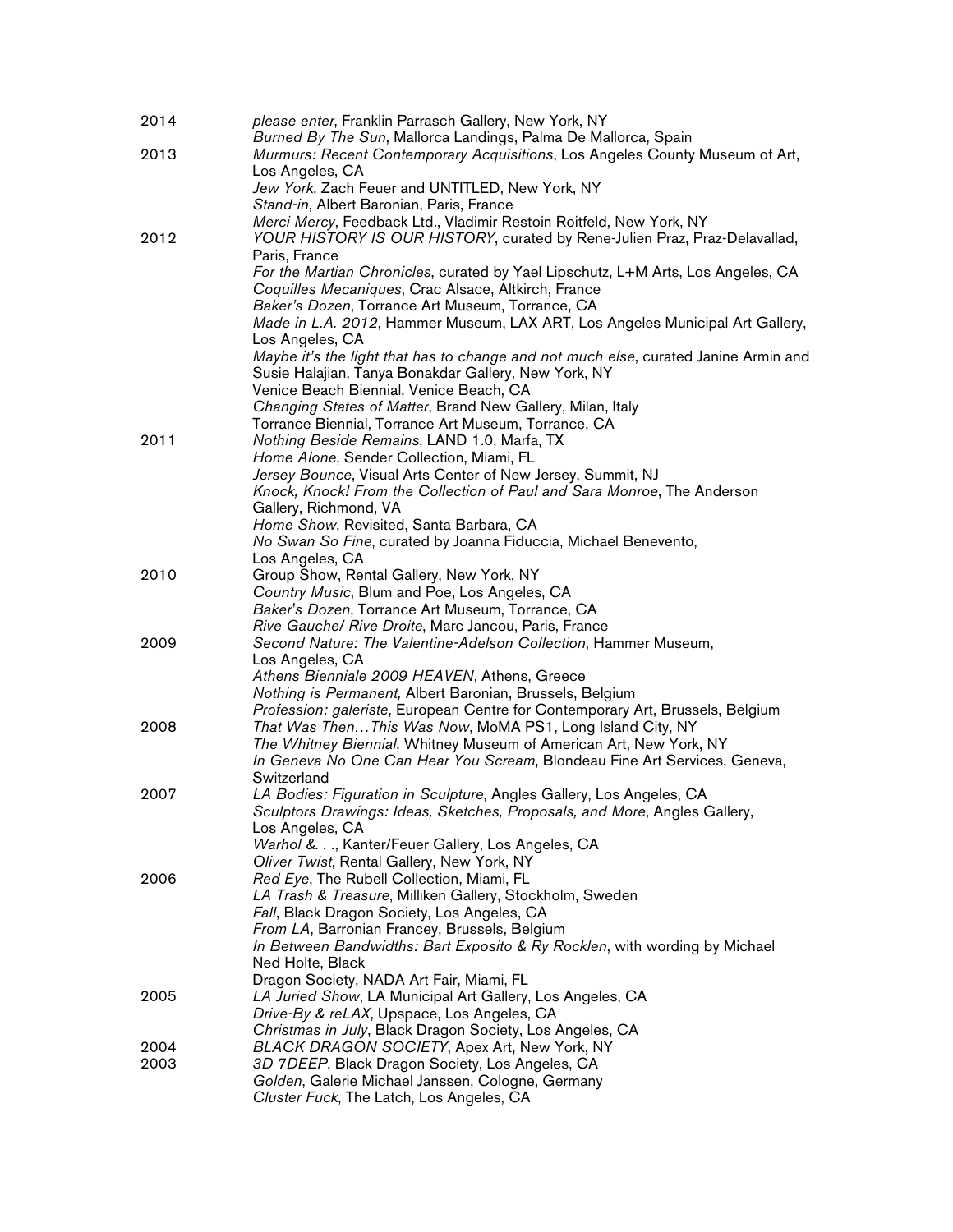|      | Something Else, The Latch, Los Angeles, CA                                    |
|------|-------------------------------------------------------------------------------|
|      | Win, Lose or Draw/Smoking Pencils, Rolling Papers, Black Dragon Society,      |
|      | Los Angeles, CA                                                               |
| 2002 | I'm from Orange County and I Drink Johnny Walker Red, Galerie Julius Hummel,  |
|      | Vienna, Austria (curated by Hubert Schmalix)                                  |
|      | The Daily Circus, The Latch, Los Angeles, CA                                  |
|      | Low Overhead, Todd Hughes Fine Art, Los Angeles, CA                           |
|      | A Well Rounded Appetite, The Latch, Los Angeles, CA                           |
| 2001 | Face-Off, The Smell, Los Angeles, CA (curated by Hannah Greely)               |
|      | Big Trouble in Little China, Black Dragon Society, Los Angeles, CA            |
|      | The Backyard Show, The Hatch Gallery, Los Angeles, CA                         |
|      | The Battle for the Greatest Drawing in the World Title, Black Dragon Society, |
|      | Los Angeles, CA                                                               |
|      | Something of That Nature, Black Dragon Society, Los Angeles, CA               |
| 2000 | Chocolate Thunder, Black Dragon Society, Los Angeles, CA                      |

## RESIDENCIES

| 2012 | Montalvo Art Center Irvine Fellow, Saratoga, CA            |
|------|------------------------------------------------------------|
| 2007 | Medium, St. Barthélemy, French West Indies                 |
| 2006 | Bangkok University School of Fine & Applied Arts, Thailand |

## CURATORIAL

| 2003 | Trance Plants, The Latch Gallery, Los Angeles, CA |
|------|---------------------------------------------------|
| 2001 | Spoils, Sarah Coleman Gallery, Los Angeles, CA    |

### **BIBLIOGRAPHY**

| 2017 | "Food Group by Ry Rocklen at Team Gallery, New York." Blouin Artinfo, October 20<br>"Grab a map and explore these high desert art installations this weekend." The<br>Desert Sun, October 21 |
|------|----------------------------------------------------------------------------------------------------------------------------------------------------------------------------------------------|
|      | Pini, Gary. "10 Must-See Art Show Opening This Week." Paper Magazine, October<br>5                                                                                                           |
|      | Brantley, Rebecca. "Review: Ancient Art Objects is an acute examination of the<br>contemporary." ArtsATL, September 11                                                                       |
|      | Rexer, Raisa. "Revisiting the Arcades." art Itd., March/April                                                                                                                                |
|      | Griffin, Jonathan. "Ry Rocklen." Frieze, January/February                                                                                                                                    |
| 2016 | Colacello, Bob. "The Lure of LACMA." Vanity Fair, December                                                                                                                                   |
|      | Sabbaghzadeh, Darius. "Ry Rocklen." Flash Art, November/December                                                                                                                             |
|      | Griffin, Jonathan. "Ry Rocklen." Frieze, November 2                                                                                                                                          |
|      | "Enjoy the View." C Magazine, October                                                                                                                                                        |
|      | Berardini, Andrew. "Ry Rocklen's L.A. Relics." BOMB, October 5                                                                                                                               |
|      | Mizota, Sharon. "Ry Rocklen's Sly Sculptures: There's more than what you might see<br>at first." Los Angeles Times, September 16                                                             |
|      | Slenske, Michael. "Ry Rocklen's 'LA Relics' at Honor Fraser Gallery." Wallpaper,                                                                                                             |
|      | September 14                                                                                                                                                                                 |
|      | Boucher, Brian. "Ry Rocklen's Charming Audio Tour Guides Visitors Through His<br>LES Show." Artnet, January 18                                                                               |
| 2015 | O'Brien, Melinda. "The Talent." Southbay Magazine.com, February-March                                                                                                                        |
|      | "Ry Rocklen: Treasure Hunter." POCKO.com, September 4                                                                                                                                        |
|      | Painter, Alysia Gray. "Trophy Furniture: Ry Rocklen Exhibit." NBC Los Angeles,                                                                                                               |
|      | December                                                                                                                                                                                     |
|      | Goldstein, Andrew M. "Want to Stay Cool? Then See These 50 Works from Paris                                                                                                                  |
|      | Internationale." Artspace, October 24                                                                                                                                                        |
| 2014 | Castro, Jan Garden. "In the Studio with Ry Rocklen." International Sculpture Center,                                                                                                         |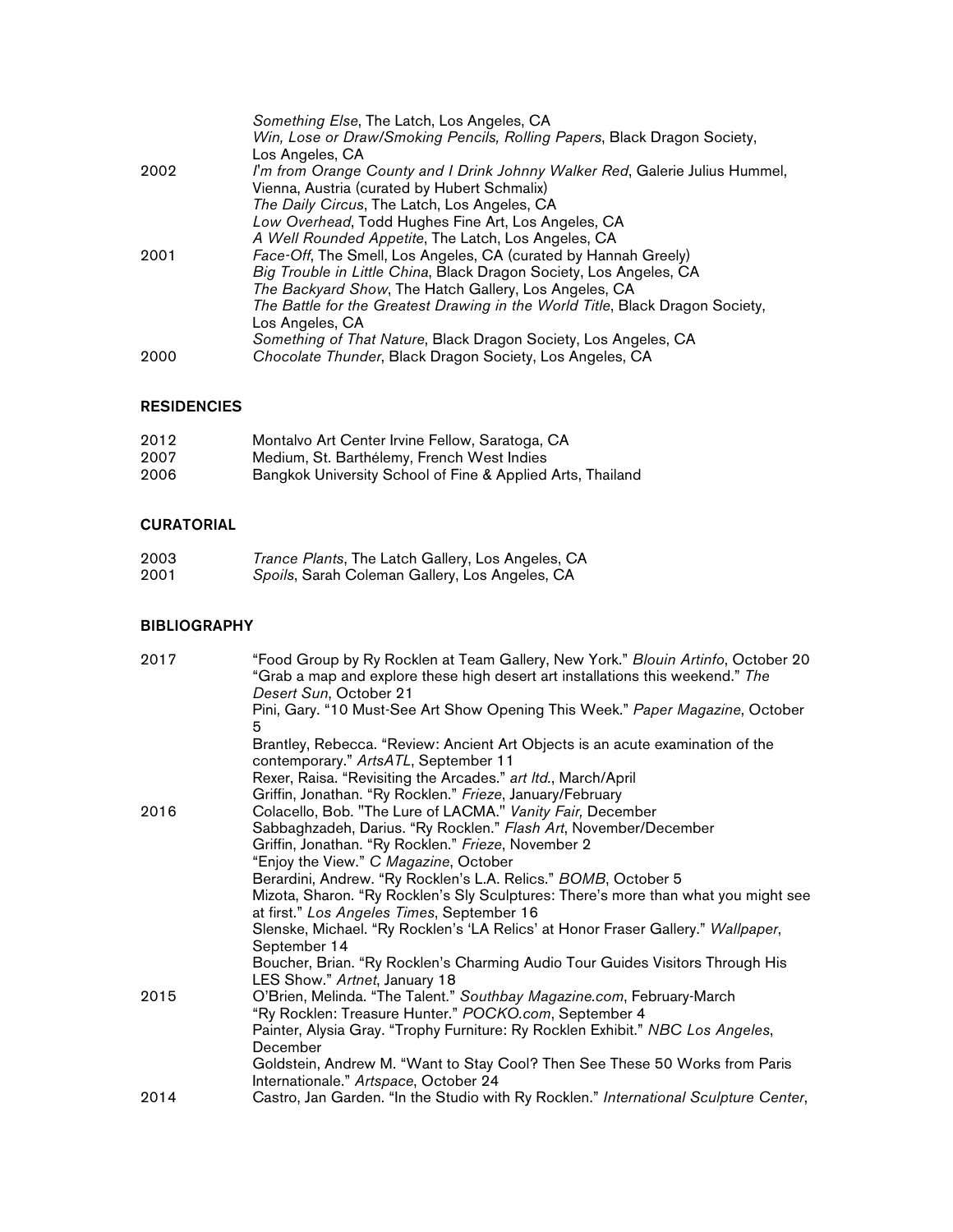|      | August                                                                                                               |
|------|----------------------------------------------------------------------------------------------------------------------|
|      | Martens, Anne. "Ry Rocklen's Quotidian Bling." Artillery, November                                                   |
|      | Fiduccia, Joanna. "Critics' Picks: Ry Rocklen." Artforum, June 4                                                     |
|      | Tschorn, Adam. "LAXArt gala serves up typing, tattoos and smashing taboos." Los                                      |
|      | Angeles Times, September 29                                                                                          |
| 2013 | Boucher, Brian. "Ry Rocklen's Absolut Sportif." Interview Magazine, December 4                                       |
|      | "Ry Rocklen's Winning Installation in Miami Beach." Artsy, November 29                                               |
| 2012 | Myers, Holly. "Made In LA: Ry Rocklen." Art Itd., August                                                             |
|      | Honingman, Ana Finel. "Interview with Ry Rocklen." Artslant                                                          |
| 2011 | Goldstein, Andrew and Douglas, Sarah. "Bargains Were the New Bling at the<br>Armory" Artinfo, March                  |
|      | Donelan, Charles. "CAF's Home Show, Revisited: Ten Los Angeles Artists Take On                                       |
|      | Santa Barbara's Homes." Santa Barbara Independent, June 2                                                            |
|      | Birnbaum, Brent. "Featured Artist: Ry Rocklen." Artcards Review, October 11                                          |
|      | "Scary Clowns and Wet Feet at Ry Rocklen's Opening at Untitled." The New York                                        |
|      | Observer, September 8                                                                                                |
|      | "This weekend: LAND takes over Marfa." Ballroom Marfa, December                                                      |
| 2010 | Anania, Katie. "Ry Rocklen, Visual Arts center, The University of Texas." Art Lies,                                  |
|      | Issue 66                                                                                                             |
|      | Geha, Katie. "500 Words: Ry Rocklen." Artforum, November 26                                                          |
| 2009 | Carlin, T.J. "Reviews: Ry Rocklen - Good Heavens." Art Review, May                                                   |
|      | Wharton, Annie. "Ry Rocklen." Flash Art, November-December                                                           |
|      | Sholis, Brian. "Reviews: Ry Rocklen at Marc Jancou." Artforum, Summer                                                |
|      | Shaw, Michael. "Ry Rocklen at Parker Jones Gallery." Artscene                                                        |
| 2008 | Goldberg, RosaLee. "Performance Anxiety: Political currents at the Whitney                                           |
|      | Biennial." Modern Painters, May                                                                                      |
|      | Anuradha, Vikram. "Los Angeles Artists Sweep the Whitney Biennial." Artillery, May                                   |
|      | Dorment, Richard. "Whitney Biennial: sunk by its big ideas" Telegraph, April                                         |
|      | Cotter, Holland. "Art's Economic Indicator." The New York Times, March 7                                             |
|      | Lehrer-Graiwer, Sarah. "Ry Rocklen - Studio Visit." FlashArt Online, March 11                                        |
|      | Huldisch, Henriette. "Lessness: Samuel Beckett in Echo Park, or an Art of Smaller,                                   |
|      | Slower, and Less."                                                                                                   |
| 2007 | Hargreaves, Kathryn. "Ry Rocklen and Nick Lowe." Artillery, Summer                                                   |
|      | "Ry Rocklen at Medium Gallery." St Barth Weekly, num. 116                                                            |
|      | Sherwin, Skye. "Future Greats: Twenty-Five Artists to Look Out For in 2007,"                                         |
|      | Artreview, March                                                                                                     |
| 2006 | Spiegler, Marc. "American Renaissance." Art Newspaper, July 27                                                       |
|      | Pines, Ethan. "Art Tsunami." The Men's Book, Spring                                                                  |
|      | Hargreaves, Kathryn. "Real Live Art: Possessed & Transcendeant," The Arts District                                   |
|      | Citizen, February                                                                                                    |
| 2005 | Holte, Michael Ned. Exhibition poster with text: In Between Bandwidths, Black<br>Dragon Society at The NADA Art Fair |
|      | Studer, Margaret. "Shopping Spree: Buying is Strong in Basel." The Wall Street                                       |
|      | Journal Europe, June 24 - 26                                                                                         |
|      |                                                                                                                      |

## PUBLICATIONS

| 2016 | Wasteland: New Art from Los Angeles. Paris: Galerie Thaddaeus Ropac             |
|------|---------------------------------------------------------------------------------|
| 2015 | Lehrer-Graiwer, Sarah. Ry Rocklen: Cast, Plated and Tiled. Los Angeles: Wood    |
|      | Kusaka Studios                                                                  |
| 2012 | Ellegood, Anne, Lauri Firstenberg, Malik Gaines, Cesar Garcia, and Ali          |
|      | Subotnick. Made in L.A. 2012. Los Angeles: Hammer Museum, University of         |
|      | California; New York: DelMonico Books, Prestel                                  |
| 2008 | Dalton, Trinnie. The Whitney Biennial. New York: Whitney Museum of American Art |
|      | In Geneva No One Can Hear You Scream. Geneva: Blondeau Fine Art Services;       |
|      | Zurich: JPR Ringier                                                             |
| 2007 | Holte, Michael Ned. Red Eye. Miami: The Rubell Collection                       |
|      |                                                                                 |